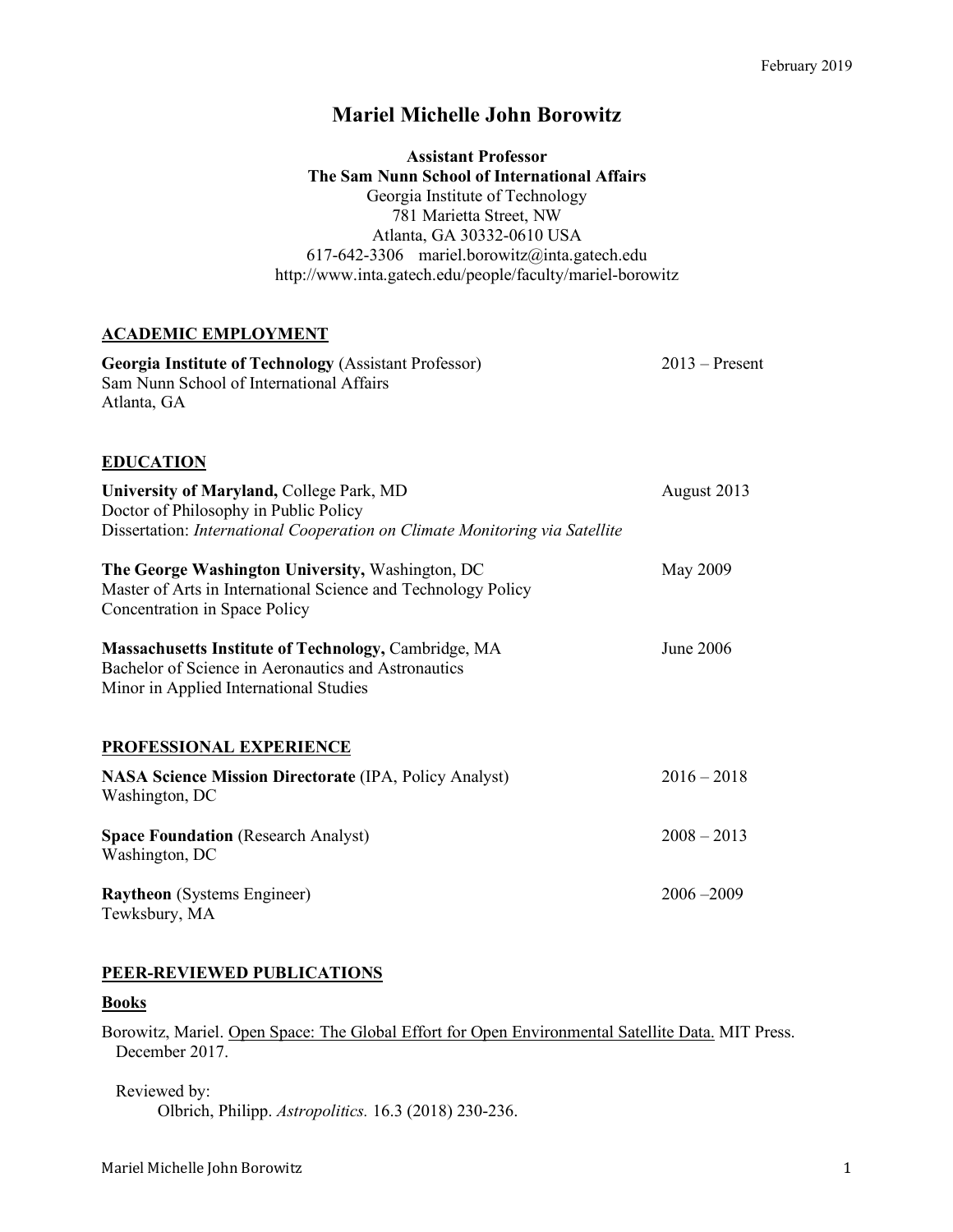Montoya, Robert. *Information & Culture.* Available online 2018. Colleton, Nancy. *Space Policy.* In Press. Available online 30 July 2018. Foust, Jeff. 2018. *The Space Review*. < http://www.thespacereview.com/>.

### **Journal Articles**

- Borowitz, Mariel. "Government data, commercial cloud: Will public access suffer?" *Science* 363.6427 (2019): 588-589.
- Borowitz, Mariel. "Strategic Implications of the Proliferation of Space Situational Awareness Technology and Information: Lessons Learned from the Remote Sensing Sector." *Space Policy.* (2018).
- Borowitz, Mariel and Jonathan Battat. "Multidisciplinary Evaluation of Next Steps for Human Space Exploration: Technical and Strategic Analysis of Options," *Space Policy,* 35 (2016): 33-42.
- Borowitz, Mariel. "Is it Time for Commercial Weather Satellites? Analyzing the Case of Global Navigation Satellite System Radio Occultation." *New Space,* 4.2 (2016): 115-122.
- Borowitz, Mariel. "Challenges to Developing a Global Satellite Climate Monitoring System." *Astropolitics.* 12.2-3 (2015): 162-184.

### **OTHER PUBLICATIONS**

Borowitz, Mariel. "Op-ed: Satellite Data and Cheeseburgers." *Space News*. 8 August 2018.

- Borowitz, Mariel. "Half of Earth's Satellites Restrict Use of Climate Data." *The Conversation.* 3 April 2018.
- Borowitz, Mariel. "Climate Monitoring and the Need for Open Access to Global Environmental Satellite Data." *Room: The Space Journal,* 1.15 (2018): 66-70.
- Borowitz, Mariel. "Open Data: The Global Effort for Open Access to Satellite Data." *GEO Blog.* 1 February 2018. https://www.earthobservations.org/geo\_blog\_obs.php.
- Borowitz, Mariel. "Open Data: The Global Effort for Open Access to Satellite Data." *MIT Press Blog.* 26 January 2018. https://mitpress.mit.edu/blog/open-data-global-effort-open-access-satellite-data.
- Borowitz, Mariel. *The Space Report 2014, 2015, 2016, 2017, 2018, and 2019.* Colorado Springs: Space Foundation, 2018. [Contributed as paid independent consultant]
- Borowitz, Mariel. "Weather Satellites: Critical Technology in an Uncertain Environment." *Space Foundation.* 2013.
- Borowitz, Mariel. "Space Workforce and Education" *The Space Report 2013*, Ed. Micah Walter-Range, Mariel John Borowitz, G. Ryan Faith, and Andreas Frick. Colorado Springs: Space Foundation, 2013.
- Borowitz, Mariel. "Space Products and Services." *The Space Report 2012*, Ed. Micah Walter-Range, Mariel John, and G. Ryan Faith. Colorado Springs: Space Foundation, 2012.
- Borowitz, Mariel. "James Webb Space Telescope: A Worthy Investment in Space Science." *Space Foundation*, 2011.
- Walter-Range, Micah, Mariel John, and G. Ryan Faith, eds. *The Space Report 2011*, Colorado Springs: Space Foundation, 2011.
- Borowitz, Mariel. "U.S. National Space Policy Historical Comparison." *Space Foundation*, 2010.
- Borowitz, Mariel. "Remote Sensing for Disease Early Warning." *Space Foundation*, 2010
- Hauser, Marty, Micah Walter-Range, and Mariel John eds. *The Space Report 2010*, Colorado Springs: Space Foundation, 2010.
- Hauser, Marty, Micah Walter-Range, and Mariel John eds. *The Space Report 2009*, Colorado Springs: Space Foundation, 2009.
- Borowitz, Mariel. "Space Applications for International Development." *Space Foundation*, 2009.
- Borowitz, Mariel. "The International Space Station: Decision 2015." *Space Foundation,* 2009.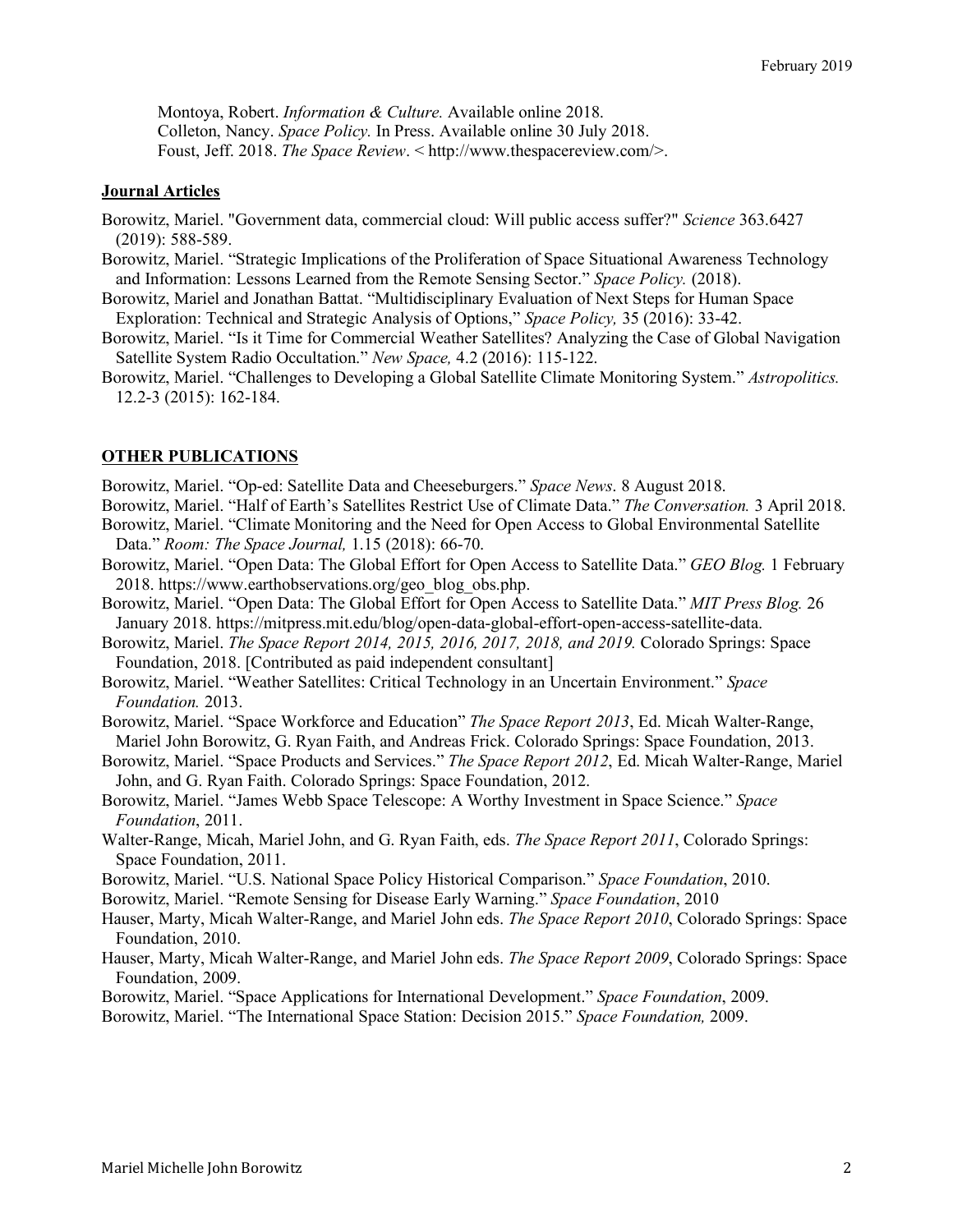## **INVITED PRESENTATIONS**

- "U.S. Space Policy and National Security." Atlanta Council on International Relations. Atlanta, GA. 5 December 2018.
- "Working at NASA Headquarters." NASA Panel Video Conference. Women in Aeronautics and Astronautics. Atlanta, GA. 6 November 2018.
- "International Partners (Moderator)." Workshop on Maximizing the Scientific Return of NASA Data. Washington, DC. 30-31 October 2018.
- "Space Policy: An Overview." Georgia Tech Students for the Exploration and of Space (SEDS). Atlanta, GA. 28 March 2018.
- MIT-DC Alumni Panel. MIT-DC Program. Washington, DC. 28 June 2018.
- "Open Space: The Global Effort for Open Access to Environmental Satellite Data."
- University of Colorado Boulder. Boulder, Colorado. 8 March 2019. [Invited]
- Space Challenges Program. Sofia, Bulgaria. 14 February 2019. [Invited]
- Pentagon Joint Space Group. Washington, DC. 27 June 2018.
- Massachusetts Institute of Technology (MIT) Media Lab. Boston, MA. 17 May 2018.
- U.S. Group on Earth Observations. Washington, DC. 10 May 2018.
- International Space University Space Café. Washington, DC. 8 May 2018.
- National Air and Space Museum Space Policy and History Forum. Washington, DC. 23 April 2018.
- Georgia Tech, Sam Nunn School of International Affairs. Atlanta, GA. 12 April 2018.
- World Bank, Global Facility for Disaster Reduction and Recovery. Washington, DC. 8 March 2018.
- National Aeronautics and Space Administration (NASA). Washington, DC. 28 February 2018.
- Landsat Advisory Committee. Washington, DC. 15 February 2018.
- George Washington University. Washington, DC. 13 February 2018.
- United States Geological Survey (USGS). Reston, VA. 2 February 2018.
- "Space and Cyberspace Governance Regimes." Political Space and Cyber Space. Georgia Institute of Technology. Atlanta, GA. 19-20 May 2016.
- "International Cooperation in Global Satellite Climate Monitoring." University of Maryland. Washington, DC. 12 November 2015.
- "Economic Models for Remote Sensing Satellite Data." George Washington University. Washington, DC. 9 November 2015.
- "Economic Issues in Satellite Data Sharing." Bilateral U.S.-China Workshop. National Academy of Sciences. Washington, DC. 25-26 August 2014.
- "Trends in the Global Space Workforce." 30<sup>th</sup> Annual Space Symposium. Colorado Springs, CO. May 2014
- "Weather Satellites: Critical Technology in an Uncertain Environment." Rayburn House Office Building. Space Foundation. July 2013.
- "International Satellite Data Sharing." Earth Observation Satellite Data Sharing: Policies and Partnerships. Secure World Foundation. Washington, DC. July 2013.
- "International Cooperation on Climate Monitoring via Satellite."
	- South Florida University. Tampa, FL, February 2013.
	- Rochester Institute of Technology. Rochester, NY. January 2013.
	- Georgia Institute of Technology. Atlanta, GA. January 2013.

### **CONFERENCE PRESENTATIONS**

#### *Presenter/ Panelist*

- "Open Data and National Security: Evaluating Four Models for Civil Access to Reconnaissance Satellite Data." International Studies Association Annual Meeting. Toronto, Canada. March 2019 [Accepted]
- "Sharing for Security: How International Sharing of Surveillance Data Could Improve National Security."
- International Studies Association Annual Meeting. Toronto, Canada. March 2019 [Accepted] "Government Engagement with New Commercial Remote Sensing Companies: Evaluating Models for
- Public Data Buys." International Astronautical Congress. Bremen, Germany. October 2018.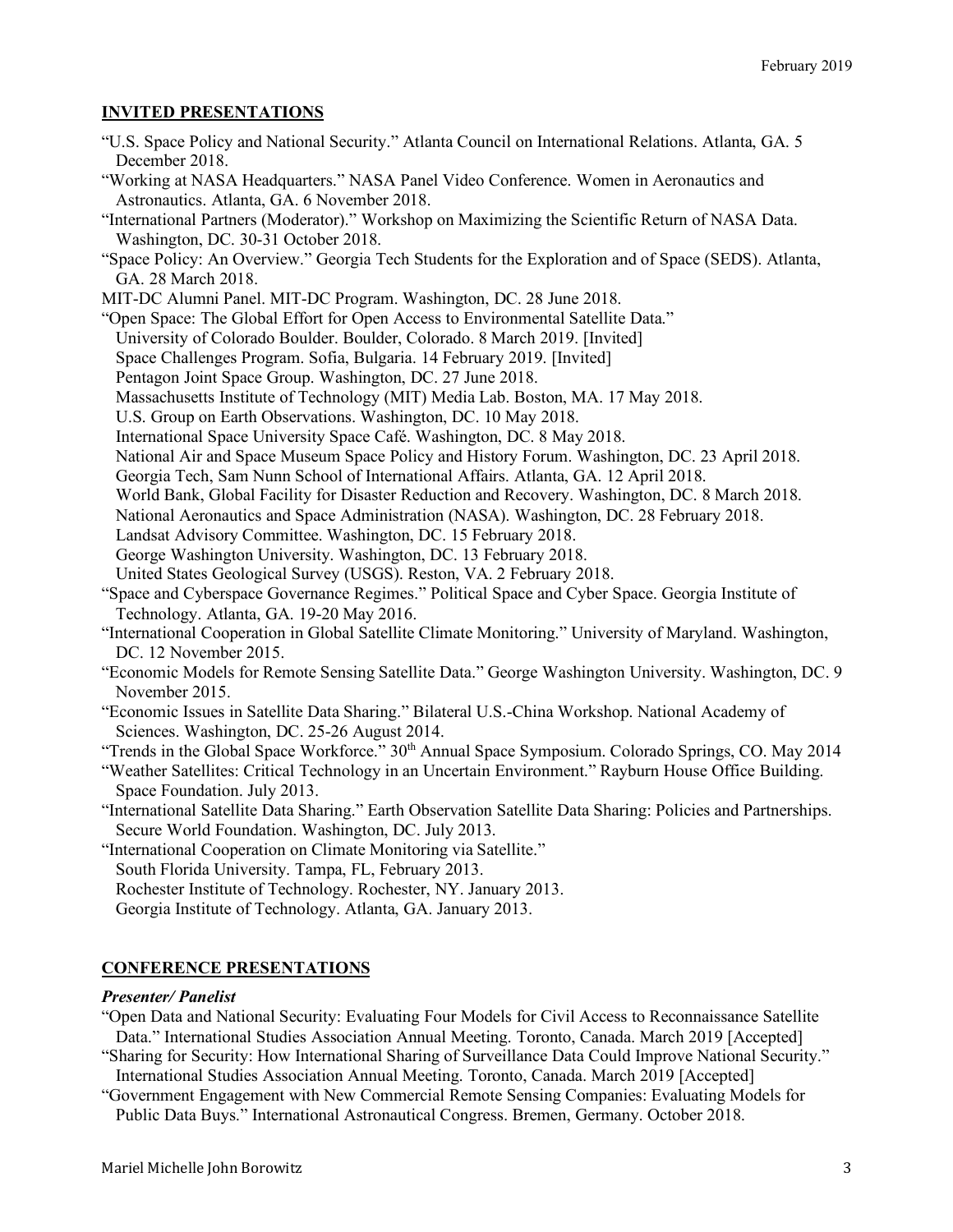- "What Happens When Open Data Gets Big? Opportunities and Risks for Earth Observation." International Astronautical Congress. Bremen, Germany. October 2018.
- "Economic and Ethical Implications of Open Data: Lessons from the Landsat Program." American Political Science Association Annual Meeting. Boston, MA. 30 August/September 2018.
- "Sharing for Security: Strategic Implications of Sharing Reconnaissance Satellite Data." International Studies Association Annual Meeting. San Francisco, CA. April 2018.
- "Perspectives on the Future of Commercial Space." Symposium on Space Innovations. Atlanta, GA. October 2017.
- "Data Sharing and Deterrence: Strategic Implications of the Proliferation of Defensive Technologies." International Security Studies Section of the International Studies Association and the International Security and Arms Control Section of American Political Science Association (ISSS-ISAC) Annual Conference 2017. Washington, DC. October 2017. Oral Presentation.
- "The role of norms in international environmental satellite data sharing: comparing the meteorological and climate communities." International Studies Association Annual Meeting. Atlanta, GA. March 2016. Oral Presentation.
- "Multidisciplinary Evaluation of Next Steps for Human Space Exploration: Technical and Strategic Analysis of Options." 65<sup>th</sup> International Astronautical Congress (IAC). Jerusalem, Israel. October 2015. Oral Presentation.
- "Economic Models for Remote Sensing Satellite Data." 65<sup>th</sup> International Astronautical Congress (IAC). Jerusalem, Israel. October 2015. Oral Presentation.
- "Assessing International Institutions for Governing Climate Monitoring." International Studies Association Annual Meeting. New Orleans, LA. February 2015. Oral Presentation.
- "Understanding Policies for International Sharing of Earth Observation Satellite Data." International Studies Association Annual Meeting. New Orleans, LA. February 2015. Oral Presentation.
- "Developing a Global Climate Monitoring System." Climate Symposium, Darmstadt, Germany. October 2014. Poster Presentation.
- "Assessing the Adequacy of the Global Satellite Climate Monitoring System." 65<sup>th</sup> International Astronautical Congress (IAC). Toronto, Canada. September 2014. Oral Presentation.
- "Incentives and Barriers to International Sharing of Climate Satellites Data: Evidence from National and International Case Studies." 64<sup>th</sup> International Astronautical Congress (IAC). Beijing, China. September 2013. Oral Presentation.
- "Analysis of Global Space Education and Workforce." 64<sup>th</sup> International Astronautical Congress (IAC). Beijing, China. September 2013. Oral Presentation.
- "International Cooperation on Climate Monitoring via Satellite: Implications for the Mediterranean Area." United Nations/ International Astronautical Federation Workshop, Naples, Italy. September 2012. Poster Presentation.
- "Addressing Challenges in U.S. Weather Satellite Development." American Association for the Advancement of Science (AAAS) Annual Meeting. Vancouver, Canada. February 2012. Poster Presentation.
- "Political Development of the International Space Station." International Space University (ISU) Symposium. Strasbourg, France. February 2011. Oral Presentation.
- "Analysis of Climate Change and Satellite Policy in the U.S." 61<sup>nd</sup> International Astronautical Congress (IAC). Prague, Czech Republic. September 2010. Oral Presentation.
- "Space Security: Comparing United States and European Policy." International Space University (ISU) Symposium**,** Strasbourg, France**,** February 2009. Oral Presentation.
- **"Space Agency Contributions to Capacity Building and Innovation." 60<sup>st</sup> International Astronautical** Congress (IAC). Daejeon, South Korea. September 2009. Oral Presentation.
- "Space Weather and Aviation." Space Weather Workshop. Boulder, Colorado. March 2008. Poster Presentation.

## **Organizer/ Chair/ Moderator**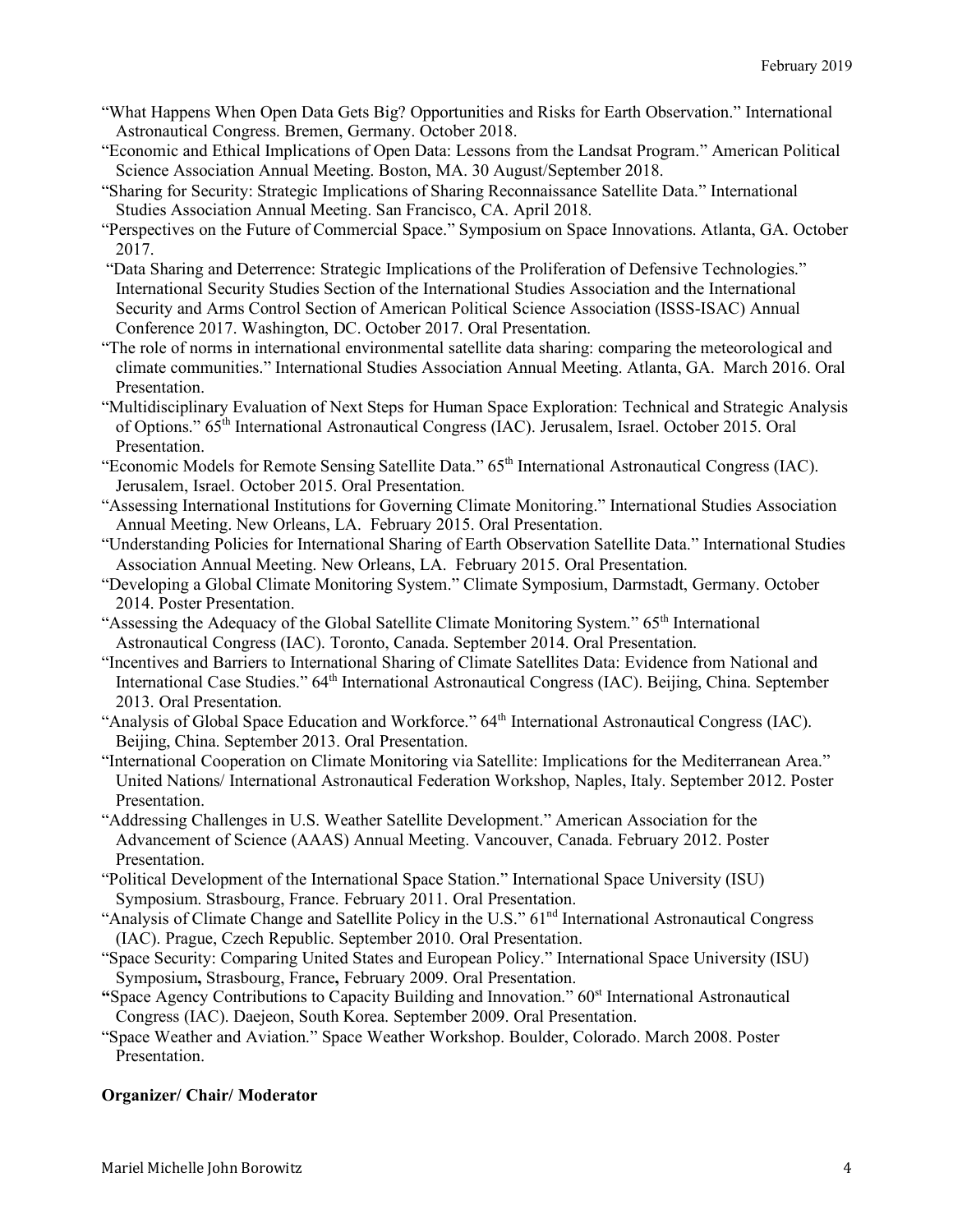- Apollo Dialogues Workshop. Smithsonian Institution. Washington, DC. 7 December 2018. Selected Participant.
- "Perspectives from the National Space Council UAG: Admiral James Ellis." Symposium on Space Innovation. Atlanta, GA. 13 November 2018. Moderator.
- "Space Assets and Disaster Management" International Astronautical Congress. Bremen, Germany. October 2018. Chair.
- "New Power, New Rules: Scientific and Technical Change in the World Order." International Studies Association Annual Meeting. San Francisco, CA. April 2018. Panel Co-Organizer.
- "Technology: A Rule Maker or a Rule Breaker?" International Studies Association Annual Meeting. San Francisco, CA. April 2018. Chair.
- "Best Practices in Group on Earth Observations Initiatives and Flagships." Best Practices Data Sharing and Data Management in GEO Side Event. GEO-XIV Plenary. 23 October 2017. Co-Organizer and Moderator.

"Orbital Mechanics And Political Dynamics: Regional And Global Factors In Policy For Outer Space."

International Studies Association Annual Meeting. New Orleans, LA. February 2015. Panel Co-Organizer. Georgia Space Leadership Summit. Atlanta, GA. August 2014. Moderator.

### **MEDIA AND OUTREACH**

### **Media Interviews**

Science Friday. *NPR.* 8 February 2019.

- Williams, Trevor. "O&A: How to Balance Security, Sustainability and Profit in International Space Policy." *Global Atlanta.* 28 December 2018.
- Williams, Weston. "SpaceX launches classified spy satellite for US Department of Defense." *Christian Science Monitor.* 1 May 2017.
- O'Mally, James. "Rising Nationalism Will Change the Politics of Space." *How We Get to Next.* 23 August 2016.
- Masunaga, Samantha. "U.S. government close to approving private moon mission, reports say." *Los Angeles Times.* 6 June 2016.
- Hand, Eric. "CubeSats promise to fill weather data gap." *Science Magazine.* 11 December 2015.

Sullivan, Rich. "The Sully Show." *WGST* [Atlanta, Georgia]*.* 8 December 2014.

Piccoli, Sean. "Expert: China Could Put US Orbiting Assets at Risk." *News Max.* 30 September 2014.

Tadjdeh, Yasmin. "New Chinese Threats to U.S. Space Systems Worry Officials." *National Defense Magazine.* July 2014.

Leone, Dan. "NASA Unfazed by Report Saying Current Path Won't Reach Mars." *Space News.* 6 June 2014.

Toor, Amar. "Why is Syria Launching a Space Program During a Civil War?" *The Verge*. 21 March 2014.

Tadjdeh, Yasmin. "Industry May Have Answer to Weather Forecasting Blind Spot." *National Defense Magazine.* August 2013.

Gruss, Mike. "Four Things the Space Foundation Wants to See the U.S. Do Differently with Weather Satellites." *Space News.* 23 July 2013.

### **Other Communications and Outreach**

- "Countries fail to share satellite climate data." *Science.* News in Brief Data Highlight. 13 April 2018.
- "Humans on Mars: Will it be a Worldwide Effort?" *Georgia Institute of Technology.* 29 September 2015.

"Interview with Mariel Borowitz, Assistant Professor, Sam Nunn School of International Affairs." *Georgia Institute of Technology.* September 2013.

### **HONORS AND AWARDS**

Georgia Tech Ivan Allen School of International Affairs Gold Star 1 Travel Award, 2017 Georgia Tech Teaching Fellowship Mentor Award, GTRC Strategic Grant, 2017 Research Honorarium, Program on Strategic Stability Evaluation (POSSE), 2016